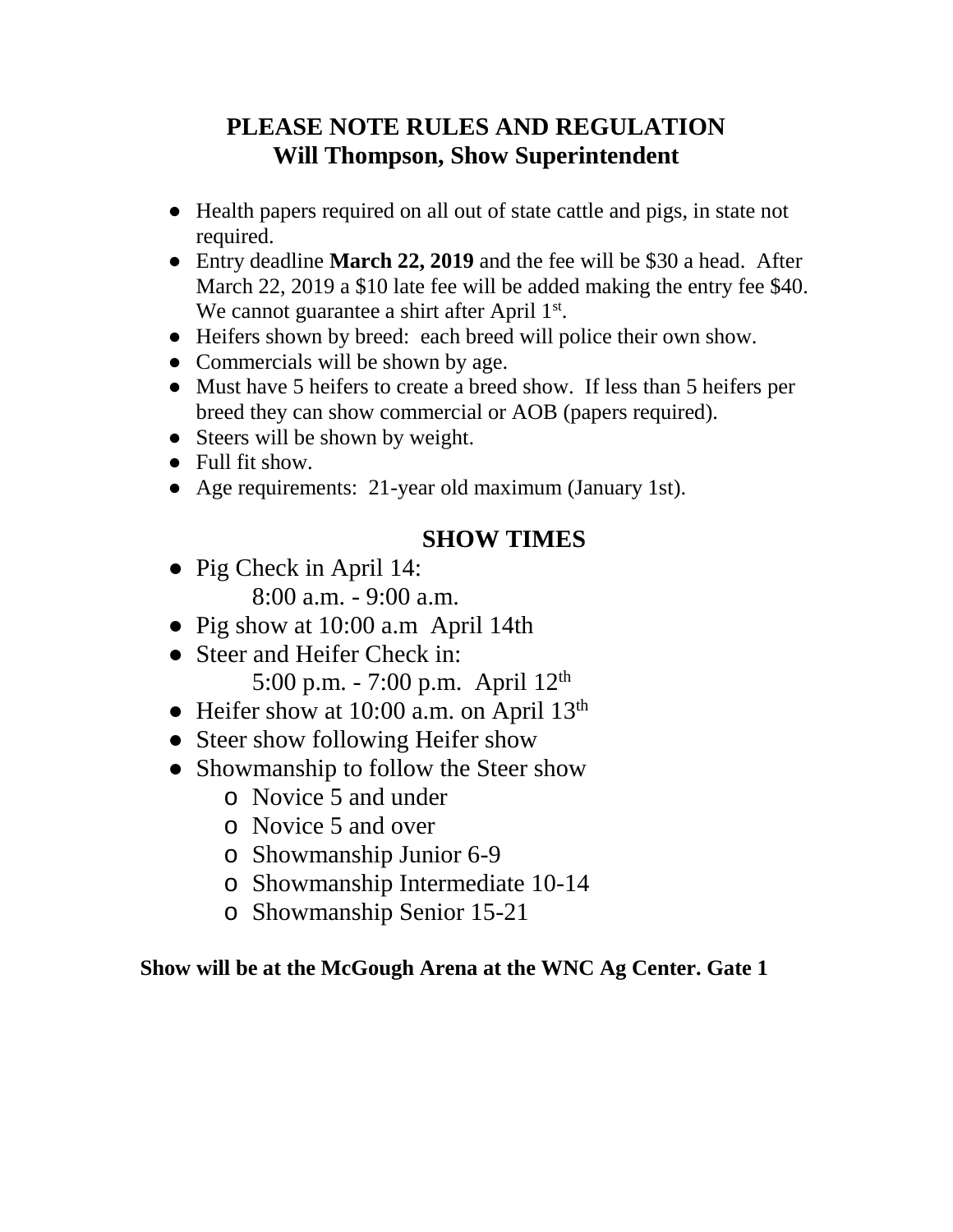Make checks payable to: WNC Jr. Beef Spring Fling

Mail Entries to: Tina Jones 230 Buckner Branch Rd Barnardsville, NC 28709

For more info contact Tina Jones (828-713-0620) or tina44jones@gmail.com

### **PREMIUMS**

#### **STEERS**

\$400.00 Grand Champion \$200.00 Reserve Grand Champion

#### **HEIFERS EACH BREED**

\$200.00 Grand Champion \$150.00 Reserve Grand Champion

### **PIG SHOW**

\$500 Grand Champion \$250 Reserve Champion \$100 Class Winner

#### **SHOW ORDER**

Shorthorn Simmental Angus AOB Black Hereford Commercial Gelbvieh Hereford Percentage Simmental Red Angus